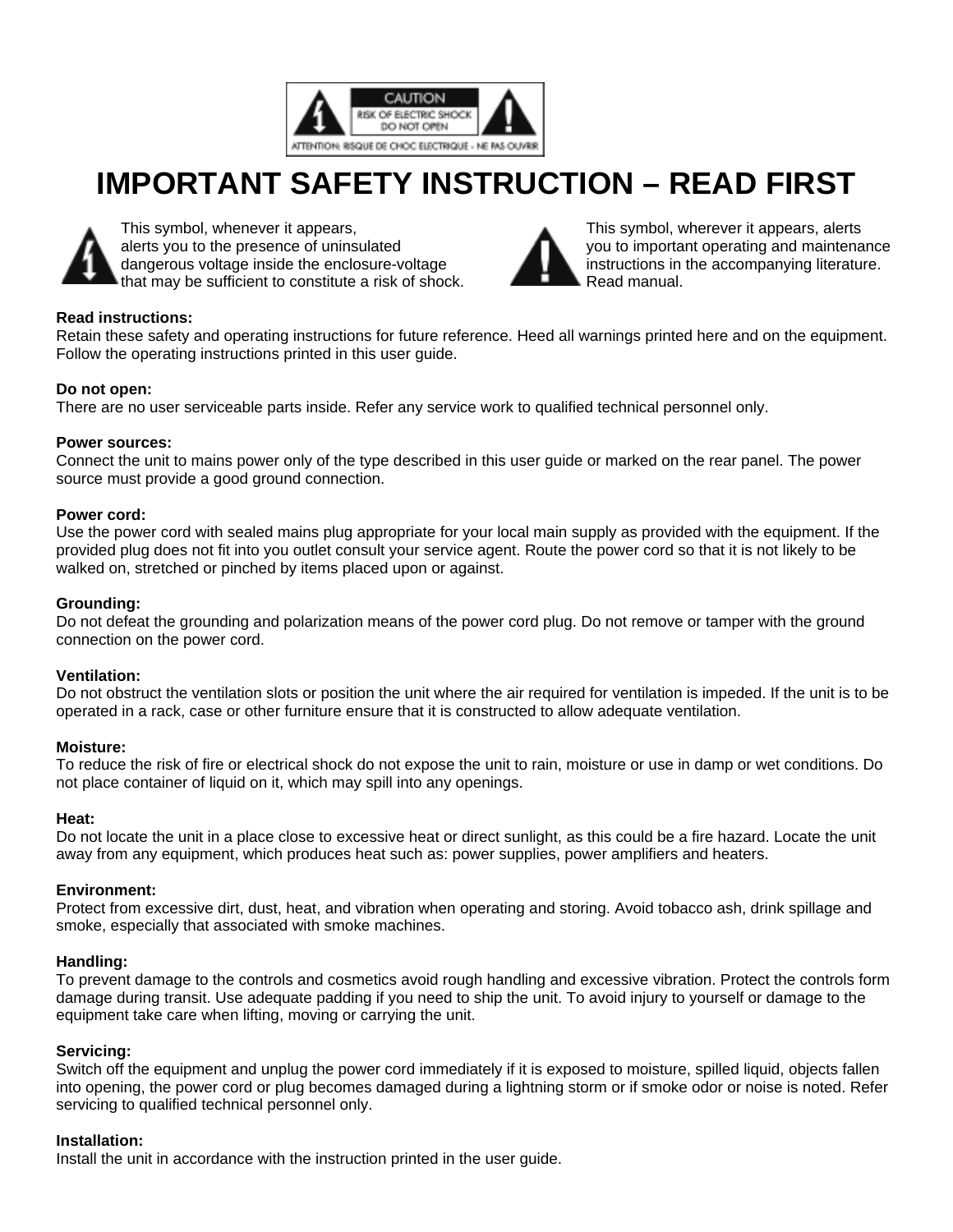# The ART TPS IITM **Tube Preamp System**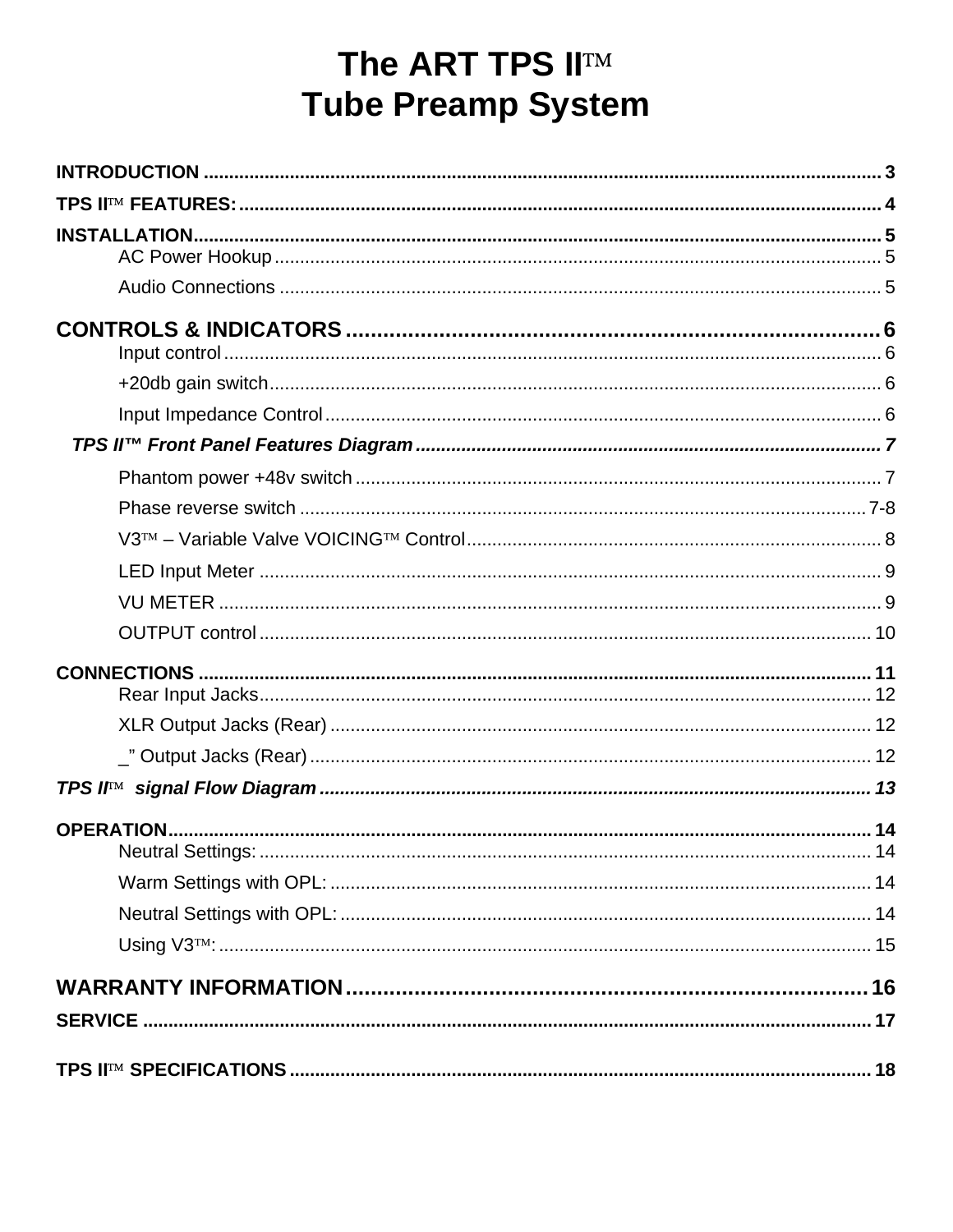## **INTRODUCTION**

Thank you for purchasing an ART TPS  $II^{TM}$  (Tube Preamp System $TM$ ) - and congratulations: You now own one of the most versatile preamplifiers available. Offering a superb level of sound quality, the TPS  $II<sup>TM</sup>$  hybrid tube and solid state circuit design, combined with a straightforward user interface, quickly and easily gives you access to all of its features.

The original ART Tube  $MP^{TM}$  put professional-caliber tube preamplification into the hands of thousands of musicians and recordists that wanted great tube tone in a compact and flexible package. The New ART TPS  $II^{TM}$  is designed with recording musicians in mind. It has been carefully engineered and manufactured to provide you with years of great sound and reliable service.

The TPS II<sup>TM</sup> extends the range of applications by adding V3<sup>TM</sup> (Variable Valve Voicing<sup>TM</sup>) which will help you to quickly and easily record a variety of instruments – including drums, keyboards, acoustic and electric guitars, and more. We also feature **OPL**<sup>IM</sup> Output Protection Limiter to make V3<sup>IM</sup> even more powerful. The TPS IITM also functions as a direct box, with impedance matching and preamplification for instrument or line-level sources.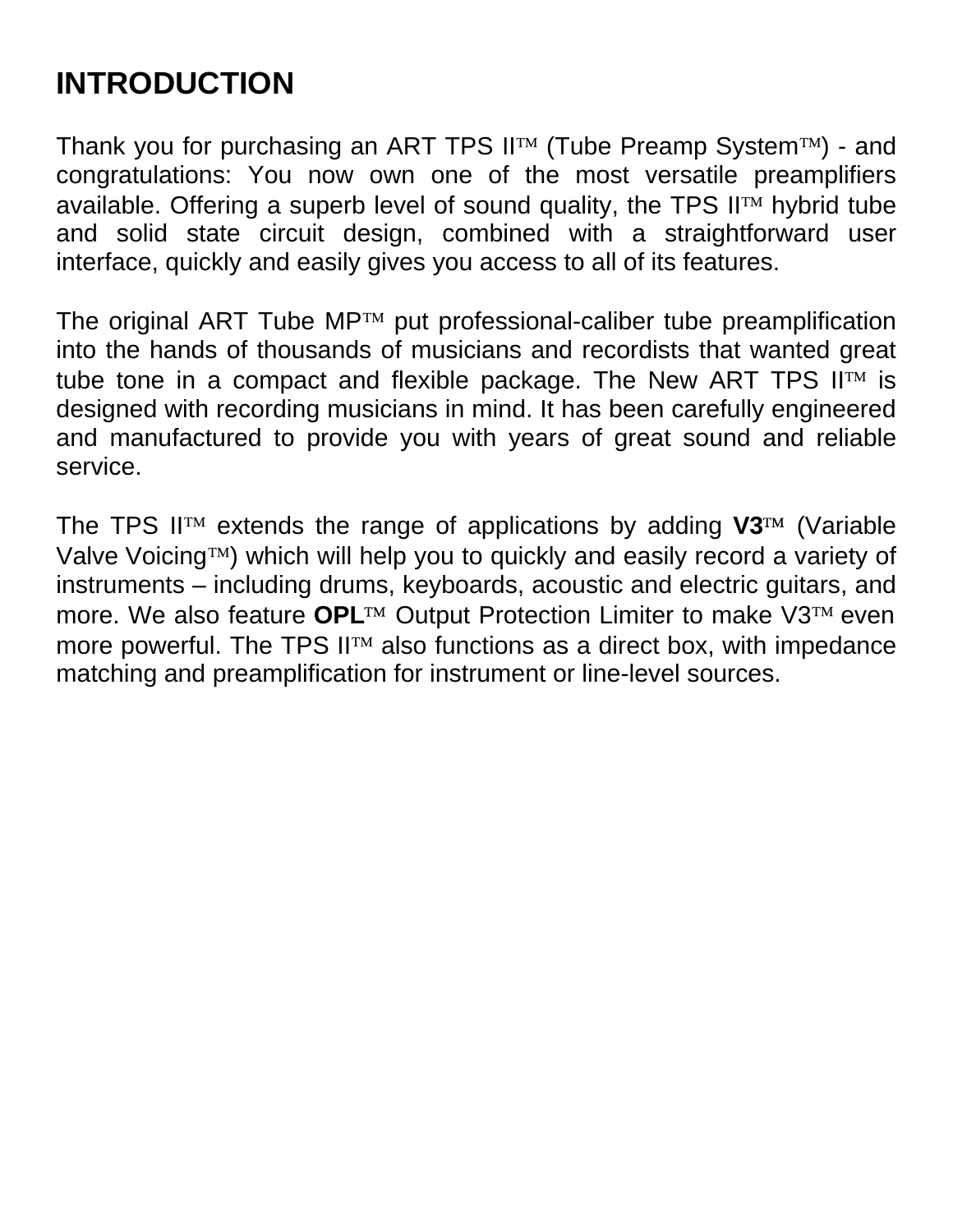# **TPS IITM FEATURES:**

- Dual Analog VU metering
- Dual LED input metering
- $\sqrt{3^{TM}}$  (Variable Valve Voicing) with OPL $TM$  (switch selectable)
- Over 75 dB of gain
- Adjustable input impedance
- Hand selected 12AX7A dual triode tube
- Balanced XLR inputs and outputs
- \_" High impedance Instrument input plus balanced \_" line level input
- Automatic instrument input switching
- +48V Phantom Power (switch selectable)
- Phase Reverse Switch
- Gain (+20dB) Switch
- Input Gain Control
- Output Level Control
- Fully shielded all-steel chassis
- Designed and developed in the USA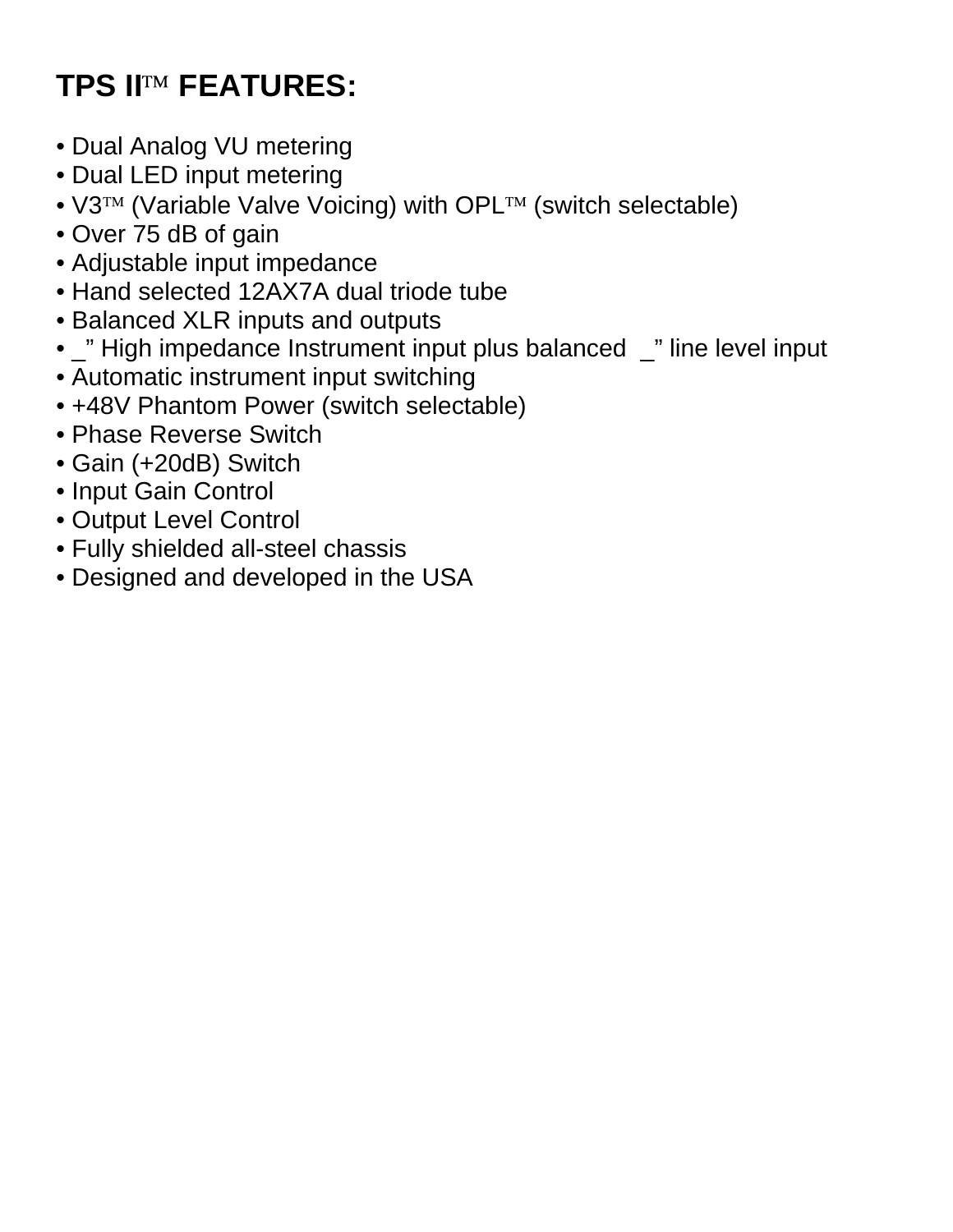## **INSTALLATION**

The TPS II $TM$  may be used in a wide variety of applications and environments. In a rack-mountable, all-steel enclosure, the units are designed for continuous professional use. Mounting location is not critical. However, for greater reliability we recommend that you not place the units on top of power amps or other sources of heat. The tube circuitry needs about a minute to "warm up" from a cold power up.

### **AC POWER HOOKUP**

The TPS II<sup>TM</sup> has an internal power supply designed to operate at 115 VAC @ 50 to 60 Hz. Units manufactured for use outside the United States of America have been modified to comply with the required electrical specifications.

### **AUDIO CONNECTIONS**

Rear audio input connections the TPS  $II<sup>TM</sup>$  are balanced XLR (Pin 2 = Hot  $(+)$ , Pin 3 = Cold  $(-)$ , Pin 1 = Ground) and balanced  $\cdots$  (Tip = Hot  $(+)$ , Ring = Cold  $(-)$ , Sleeve = Ground).

The front panel combo jack is balanced XLR mic level input, or \_" unbalanced instrument level input. When the front \_" input is used it bypasses the mic preamplifier, allowing you to keep an active input plugged into either of the rear input jacks. The instrument input is ALWAYS high impedance, and is not affected by the input impedance control.

We recommend that you switch off the +48V Phantom Power whenever changing connections to the XLR input.

The rear output XLR connectors are balanced (Pin  $2 = Hot (+)$ , Pin  $3 =$  Cold (-), Pin  $1 =$  Ground), while the output \_"jacks  $(Tip = Hot (+),Sleeve = Ground)$  are unbalanced.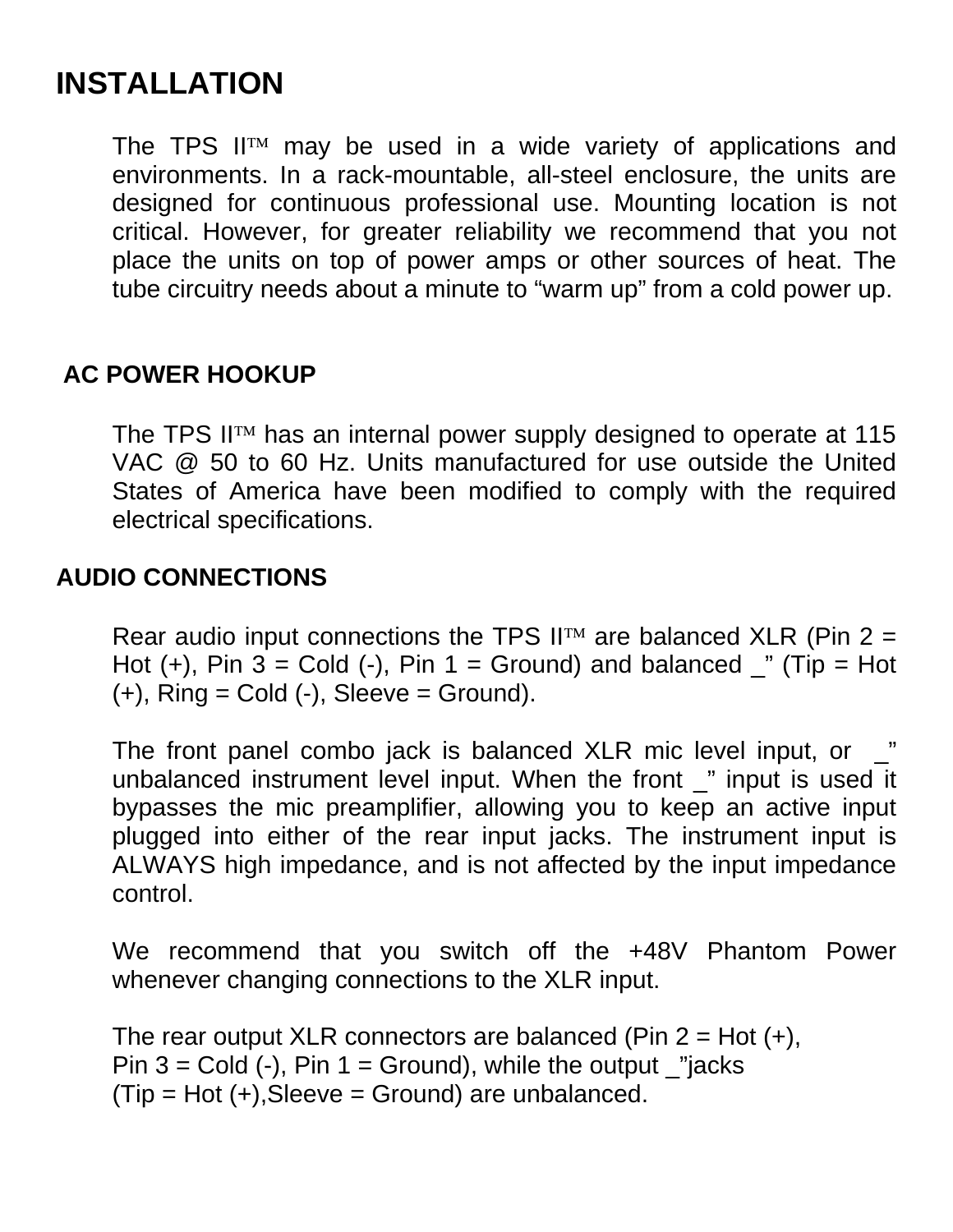## **CONTROLS & INDICATORS**

#### **INPUT CONTROL**

The Input Control sets the amount of input gain of the TPS  $II<sup>TM</sup>$ . Turn the control clockwise to increase gain and counterclockwise to decrease gain. You may control two ranges of gain with this control, +20 to +68dB and +0 to +48dB. The maximum mic input signal is +19dBm when the input gain is set to "0", removing the need for a pad switch. Selection of the gain range is made with the +20dB gain switch.

**NOTE**: *This control, along with the +20 dB Switch, is responsible for any saturation of the tube. To change the tube character, utilize these 2 controls.*

#### **+20DB GAIN SWITCH**

Use the +20dB Gain Switch to set the gain range of the input control. When the switch is out, the unit operates in Normal mode. Depressing the switch adds 20dB of gain. For microphone applications, where more gain is needed, push the switch in. For hot line level inputs, set the switch in the out position.

#### **INPUT IMPEDANCE CONTROL**

The same microphone can sound different on various pre-amps. One reason is that every pre-amp presents a different load to on its' input, some even change as gain is changed! Our third generation discrete front end was designed to be absolutely transparent. Every nuance of the microphone is maintained providing detail masked by inferior preamps. The Input Impedance control is one key element in providing new versatility in voicing microphones.

*NOTE: the Input impedance control only affects mic/line inputs. The \_" instrument input on the front panel is NOT affected by this control in any way. The instrument input impedance is ALWAYS >1M Ohm.*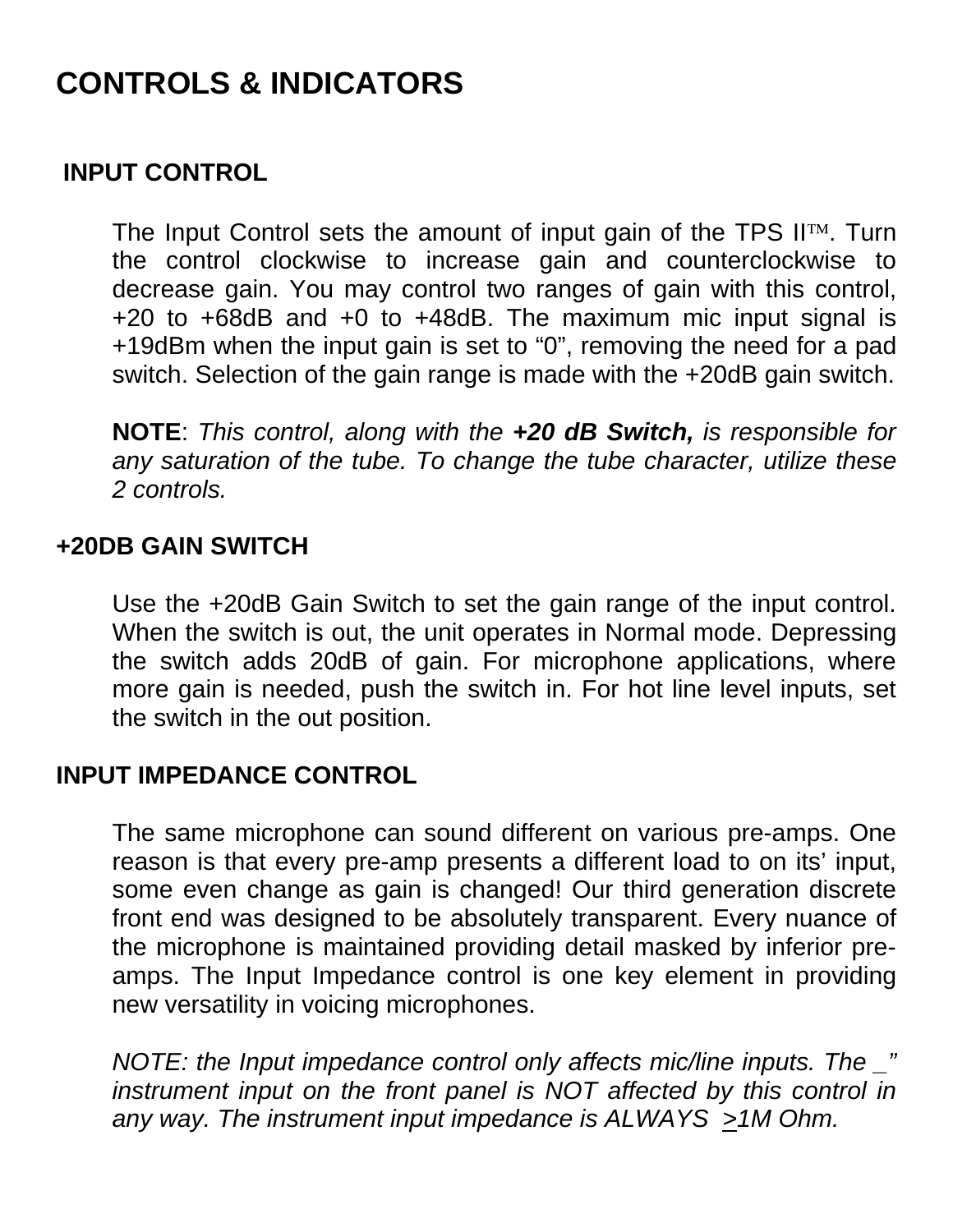

*TPS II™ Front Panel Features*

## **PHANTOM POWER +48V SWITCH**

The TPS  $II<sup>TM</sup>$  can power any microphone needing  $+48$  volts DC Phantom power. Phantom power is supplied to pins 2 and 3 of the XLR Input jack when this switch is depressed. The TPS  $II<sup>TM</sup>$  will slowly apply and remove the +48volts, to prevent damage to microphones.

Be sure to turn down or mute the output of the TPS  $\mathsf{II}^{\mathrm{TM}}$  when engaging or disengaging Phantom power. Additionally, when disengaging, allow 30 to 45 seconds for the power to completely discharge. Most microphones will make a sound like air leaking from a tire when Phantom power is disconnected, but some can make some very nasty low rumbles and whines as well.

Dynamic microphones should not be affected or damaged if they are plugged into a line where Phantom power is present. However, if the mic doesn't need it, do not use it. Some things are best left untested!

#### **PHASE REVERSE SWITCH**

The Phase Reverse switch is provided to reverse the phase of the signal. This switch works on Pins 2 and 3 of the XLR output jack and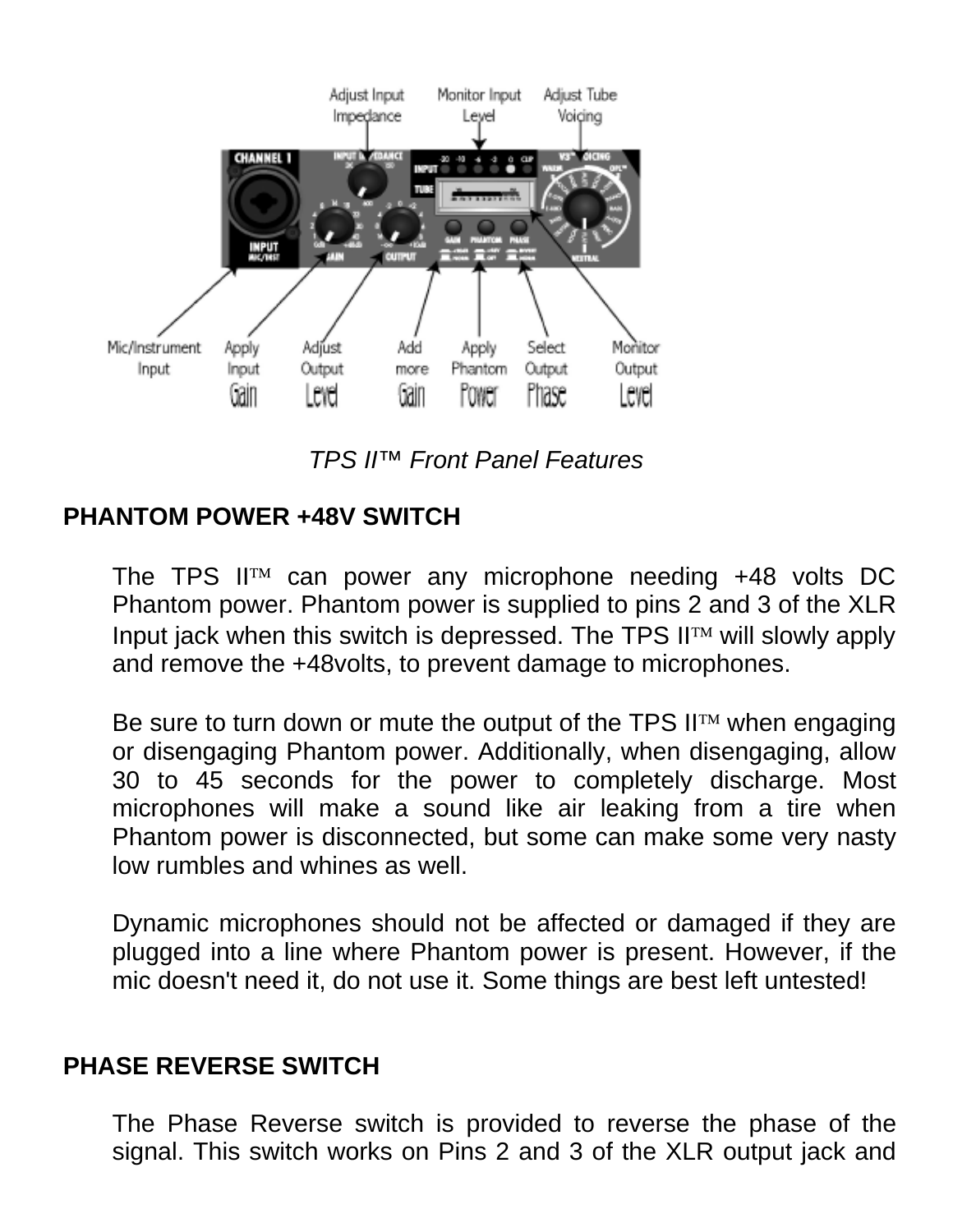also reverses the polarity of the \_" output jack. In the Normal position, the signal is in-phase. In the Reverse (or "in") position, Pins 2 and 3 are reversed and the signal is changed to 180 degrees out of phase.

In multiple microphone applications, mic placement can affect the phase of the signals. If two microphones pick up the same signal from different locations, the result can be a hollow or frequency "shifted" sound. In some cases it may sound as if an instrument disappears if it happens to be 180 degrees out of phase. Depressing the Phase switch can remedy this. In general, if your sound is "thin" or "out of position", try reversing the phase to correct the problem.

### **V3™ – VARIABLE VALVE VOICING™ CONTROL**

The TPS II<sup>TM</sup> features ART's proprietary V3<sup>TM</sup> technology. V3<sup>TM</sup> (which stands for Variable Valve Voicing), provides optimized reference points to begin the recording process for guitars, bass guitars, synths, acoustic instruments, percussion and more.

ART engineers ran our preamplification circuit through a battery of tests and real life studio conditions. Our goal was to create a processor that would allow a user to have presets that were optimized for specific recording applications. We set out to create a preamp that would be nimble enough to handle both violins and kick drums, and nearly everything in between.

We wanted to take the guessing out of the equation – and that is how we developed V3. It's simple, easy and it works really well.

For example, if you are recording an acoustic guitar, V3 has a preset that has been optimized for that instrument. Once the preset is chosen, the user can even fine tune the signal using the gain controls – which shows the true power of V3 technology…it's tweakable. V3 even features a multi setting, which is useful for a wide variety of applications – like overhead micing, broadcast and field recording.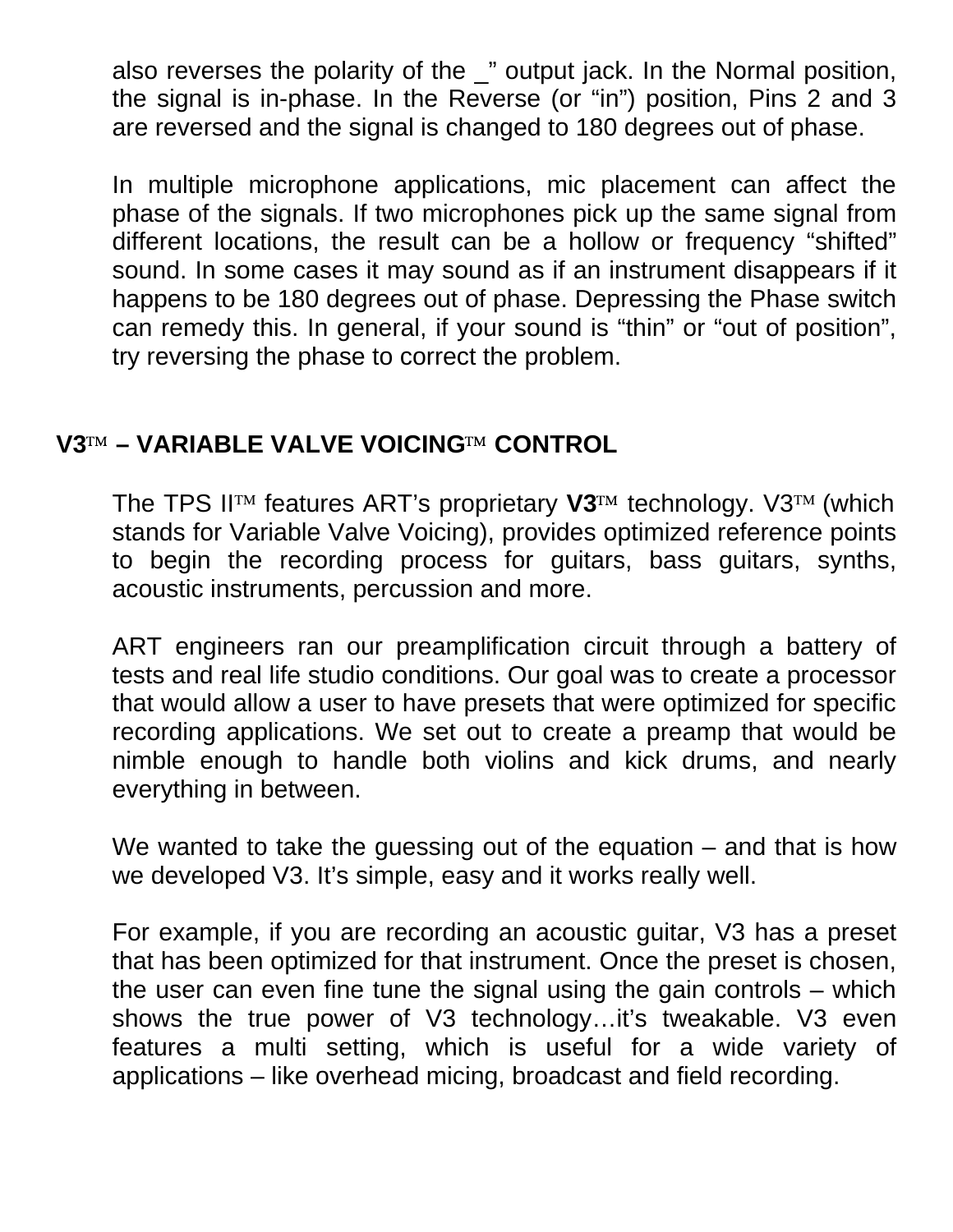This means that it is now quicker and easier than ever to make great recordings! Musicians want to play, not spend hours adjusting knobs. No other microphone preamp is as user-friendly as the TPS  $II<sup>TM</sup>$ .

### **LED INPUT METER**

The Input Meter displays the level before the tube gain circuit. This peak-weighted meter allows you to get the best performance out of the unit and prevent input clipping.

The signal level should average –6 to 0 dB on the meter, occasionally hitting the clip light on the highest peaks. When the meter is in this range, you are getting the lowest noise and distortion out of the preamp stage.

Adjust the Input control to keep the meter in this range. The +20dB switch does not affect the meter, as the switch is part of the tube gain stage.

#### **VU METER**

The VU Meter gives an analog representation of the TPS  $II<sup>TM</sup>$  tube output signal level. Besides showing the average analog level, it is sensitive to attack transients. When not using  $OPL^{TM}$ , the VU Meter is a great indicator of how hard you are running the tube. It also helps in setting a consistent level as you change mics and instrument sources.

The VU Meter also reflects the impact of the OPL $TM$  circuitry on the signal. For example, if the signal is "in the red" on the meter, the meter will reflect the attenuation of the signal when the OPL $TM$  is activated, and the signal is brought out of the "red".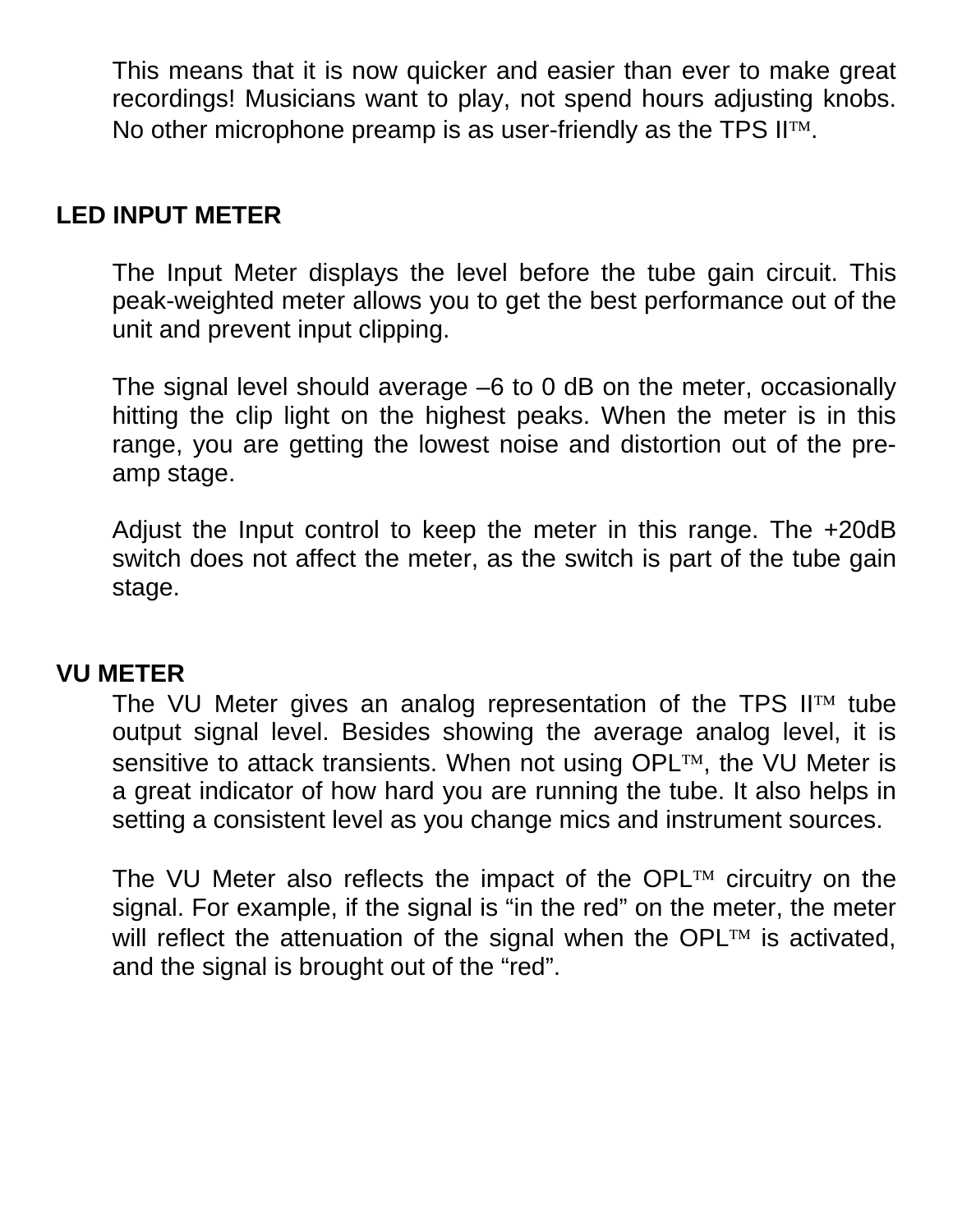### **OUTPUT CONTROL**

The Output Control sets the output level of the TPS  $\mathsf{II}^{\mathrm{TM}}$ . When the control is fully counterclockwise, there is no output. Turning the control clockwise increases the level of the output signal. When setting the Output level control, refer to the VU Meter for an accurate level leaving the preamp.

When setting the Output level control, refer to the VU Meter for an accurate level leaving the preamp. The marking on the output control determines the meter calibration to output level. If the Output control is set to –10, then the output of the unit is –10dBu when the meter reads 0 VU. For +4 (pro) systems, set the Output control to +4 and the meter will be calibrated to your system levels.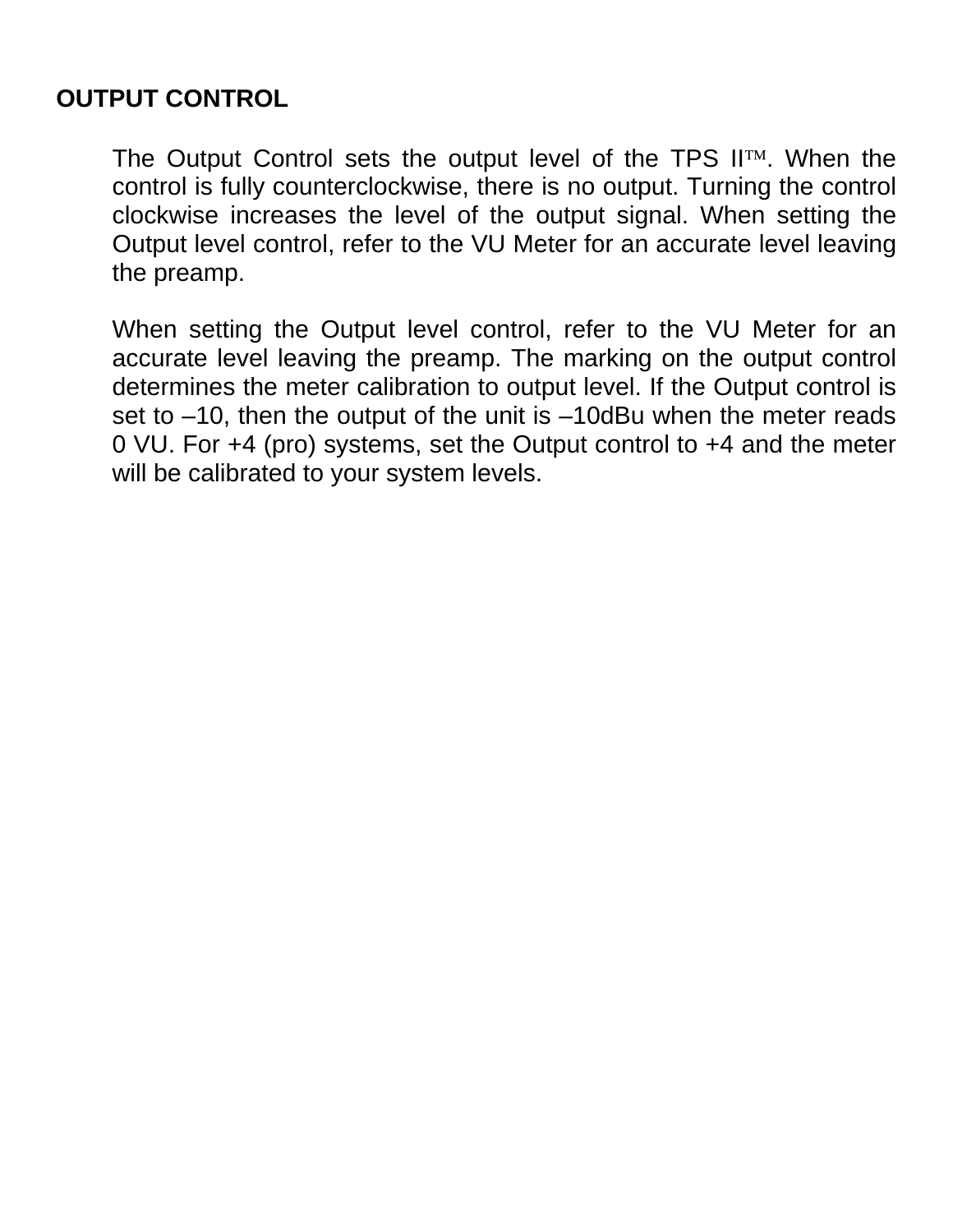## **CONNECTIONS**

It is easy to interface the unit with a wide variety of equipment. The front panel houses 2 dual-purpose \_" / XLR input jacks, and the rear houses balanced XLR and \_" inputs as well as balanced XLR and unbalanced \_" outputs. Standard \_" and XLR inputs and outputs make patching simple.

### **DUAL PURPOSE INPUT JACKS (FRONT)**

The front mounted, dual-purpose jacks act as both balanced XLR jacks, and unbalanced \_" jacks.

The XLR Input jacks are primarily intended for microphone input, and as such, can furnish Phantom Power when needed. They can handle up to +19 dBu signals, which is the hottest signal you would get out of any microphone. For even hotter input signals, you should use the " input jack. The XLR Input jack's variable input impedance is extremely flat over a wide frequency range, which allows it to be voiced to virtually any microphone (one of the lesser known secrets – it's why the unit will always sound good!).

The " Input jacks are for instrument and line level inputs. They have high input impedance to minimize any loading effects on instrument pickups. They can also handle up to +22 dBu signals for line level signals.

When a device is plugged into the front \_" input jack, rear inputs are ignored. This allows you to keep the rear inputs connected and override them when you plug into the front panel instrument input. The Instrument input is NOT affected by the input Impedance control, it is always a high-Z input.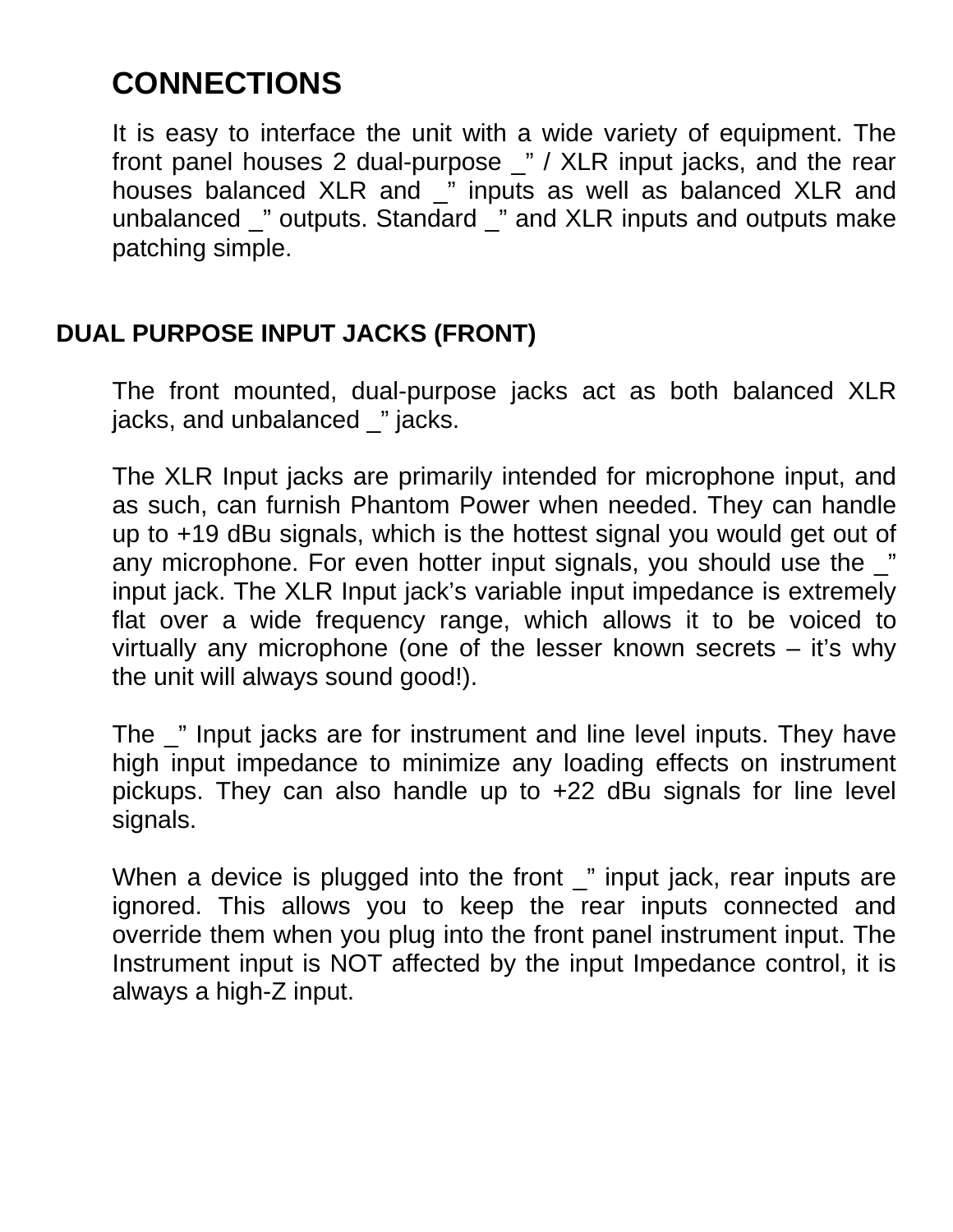#### **REAR INPUT JACKS**

The rear XLR and \_" input jacks are directly wired together. The \_" jack being wired TRS balanced (Tip = HOT, Ring = COLD, Sleeve = GROUND). The rear panel \_" jack is intended for low level line inputs. The input impedance of these jacks varies with the Input Impedance control from 150 to 3000 Ohms.

Use the front panel \_" input for instruments and unbalanced line level signals.

If the front  $\degree$  input is in use, the TPS II $\degree$  will use the instrument input and ignore the rear panel inputs.

### **XLR OUTPUT JACKS (REAR)**

The XLR Output jacks of the TPS  $II<sup>TM</sup>$  are active balanced. You may use them in an unbalanced configuration without harm to the output circuitry. The XLR outputs can provide a hefty signal level (+28dBu) at a low impedance, so make sure that you do not overdrive equipment with sensitive inputs. When using the DPS II™ on the front end of a mixer, go into the mixer's line in or insert inputs and not necessarily into the mixer's microphone input, unless the mixer can pad that input's level.

#### **\_" OUTPUT JACKS (REAR)**

The \_" Output jacks are unbalanced and should be used for sending signals to amps, processors, or other unbalanced configurations.

Both balanced and unbalanced output connections may be used simultaneously. This is particularly useful when using the TPS  $II<sup>TM</sup>$  as a direct box for instruments or line level signals. Make sure that both pieces of equipment connected to the preamp's outputs are connected to the same earth ground, beforehand, to avoid electrical shock.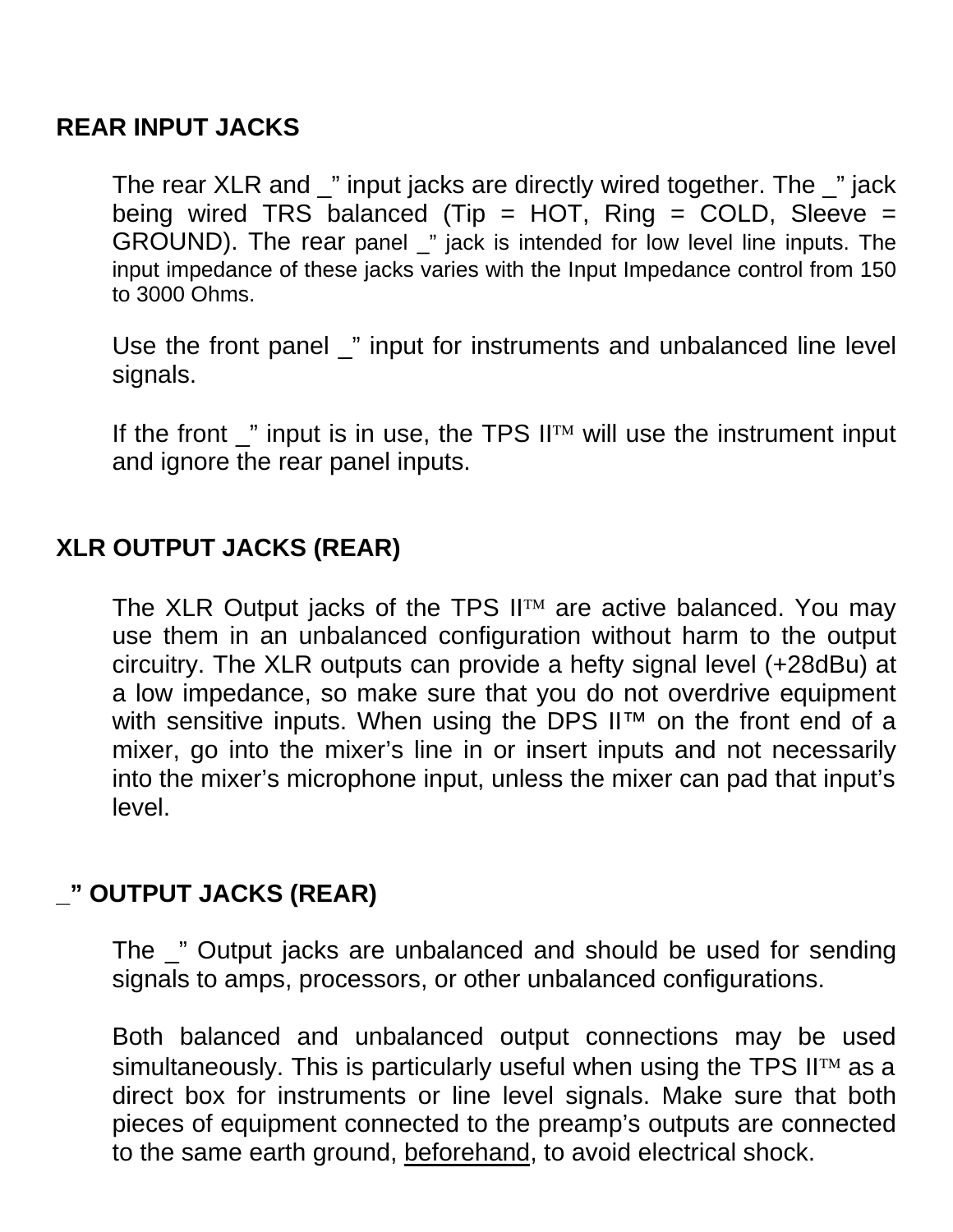If you experience a grounding hum when using both output connectors (one to a console, one to an instrument amp) simultaneously, a ground loop may be the problem. To remedy this problem, disconnect the ground wire (pin 1) from the XLR cable plugged into the preamp's output. This interrupts the ground path, and therefore breaks the loop.



## **TPS II™ signal Flow Diagram**

The above diagram outlines the signal flow of the TPS II™. It provides for a handy optical reference for what is occurring to the signal, and the various features of the TPS II™, and their location and interaction with the signal.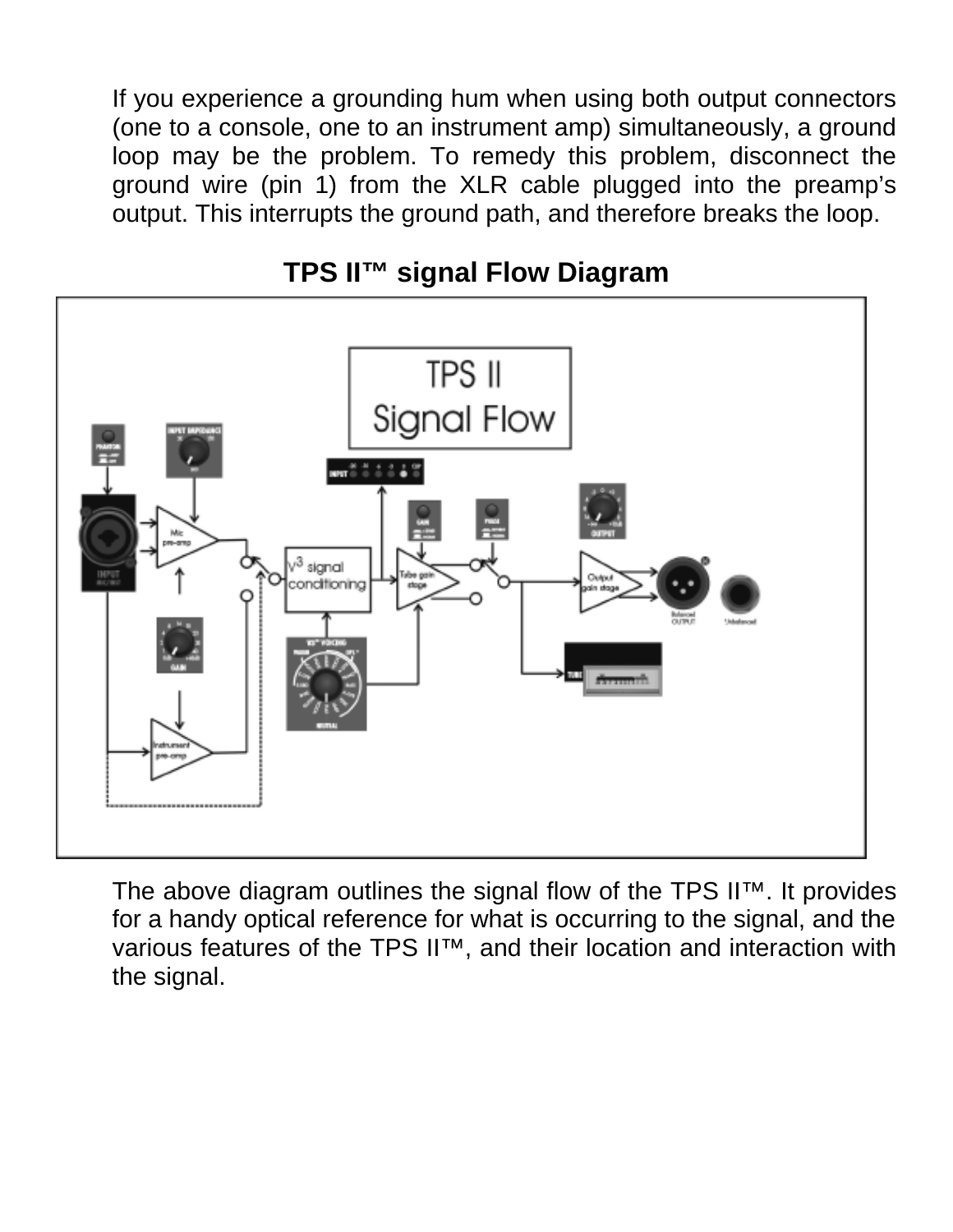## **OPERATION**

The TPS II $<sup>TM</sup>$  is one of the most versatile preamplification systems</sup> available. Through use of the  $V3^{TM}$  technology, numerous instruments can be processed by the TPS  $II<sup>TM</sup>$  system. Simply mic the instrument (if acoustic), amp, or plug the instrument directly in to take full advantage of V3 technology.

## **V3TM SETTINGS AND THEIR APPLICATIONS WHEN PROCESSING:**

When observing the  $V3^{TM}$  dial from a clockwise perspective, the following settings are:

## **NEUTRAL SETTINGS:**

These are useful for uncolored, natural reproduction of sound.

- 6:00 Neutral Flat
- 6:45 Neutral Vocal (Microphone)
- 7:30 Neutral Guitar Amplifier
- 8:15 Neutral Bass Guitar

### **WARM SETTINGS:**

These are useful when warming a signal is desired.

- 9:00 Warm Electronic Keyboard
- 9:45 Warm Electric Guitar
- 10:30 Warm Vocal Microphone
- 11:15 Warm Valve

### **WARM SETTINGS WITH OPL:**

These are useful with high sound pressure levels, close proximity micing, and spiky transients, as well as warming the signal.

12:00 – Warm OPL Multiple Applications

- 12:45 Warm OPL Vocal
	- 1:30 Warm OPL Acoustic Guitar
	- 2:15 Warm OPL Piano

### **NEUTRAL SETTINGS WITH OPL:**

These are useful with high spl's, close micing and spiky transients, as well as maintaining clarity.

- 3:00 Neutral OPL Bass Guitar
- 3:45 Neutral OPL Acoustic Guitar
- 4:30 Neutral OPL Percussion
- 5:15 Neutral OPL Limit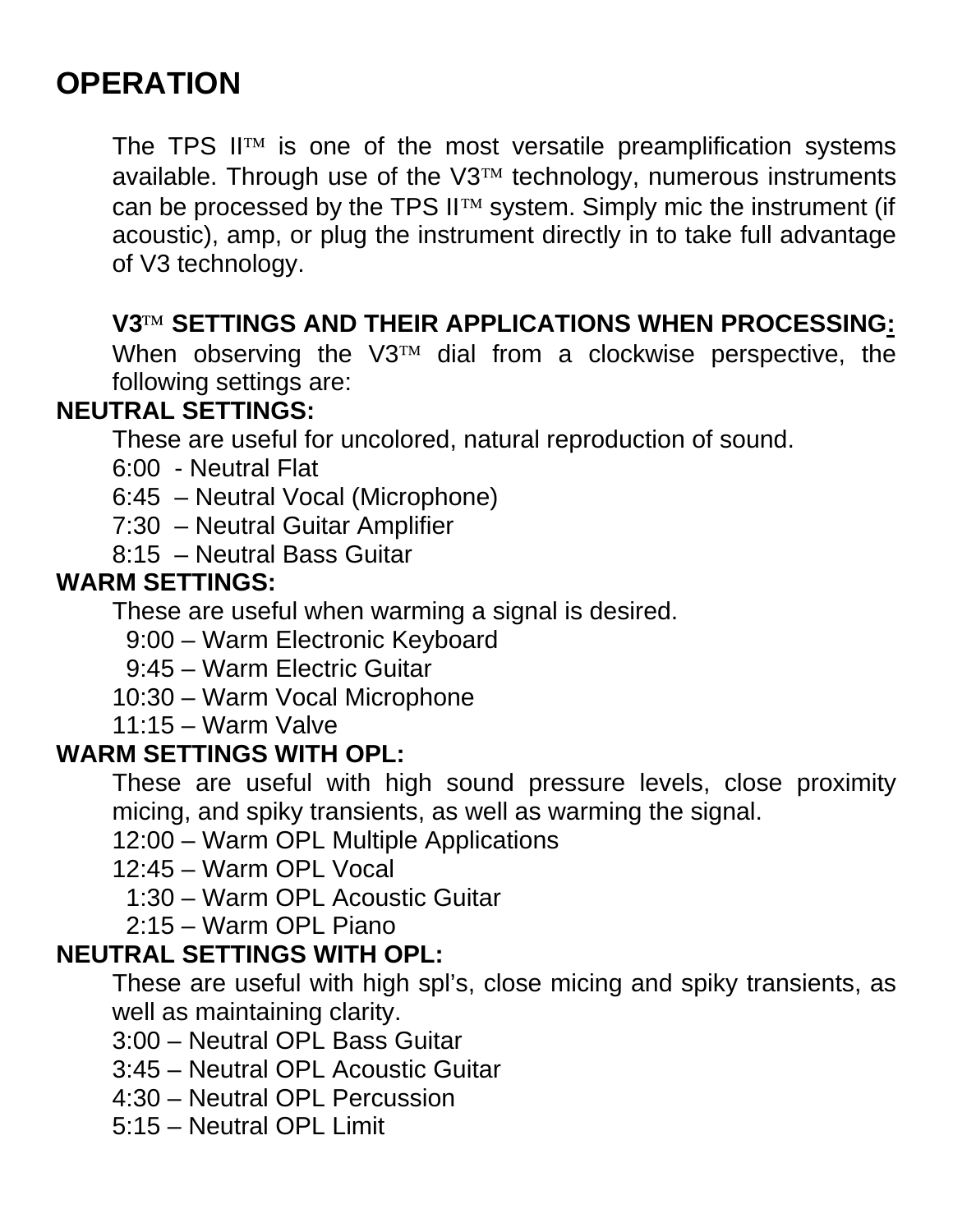#### **USING V3TM:**

The  $\sqrt{3}$ <sup>M</sup> presets have been voiced with the intent of being a starting point for the recording process.

The key to good recordings is to consider all the variables you will encounter during the process.

For example…which microphone are you using? Are you recording a particularly bright guitar into a very trebly guitar amplifier? Are the strings on your acoustic made of metal or nylon? Is the room live or flat?

We mention this because  $V3^{TM}$  is intended as a reference, not a hardand-fast absolute. For your particular applications, a bass guitar may sound better through a non-bass preset.

If you need to, give it a twist…you'll find the setting for the tone you are searching for!

The TPS  $II<sup>TM</sup>$  is also ideal for use as a DI box. Plug the instrument into either input and use the XLR or \_" (or both) outputs to connect to your recorder, board or PA system.

Because of it's low noise and excellent tonal qualities, the TPS  $II<sup>TM</sup>$  is ideal for running mixes through before recording to DAT, cassette, or even into your computer or DAW. Used as a mastering device, the preamps are capable of adding warmth and gentle tube compression to the signal. Variable Input and Output level controls make the preamps ideal for level matching material in postproduction situations.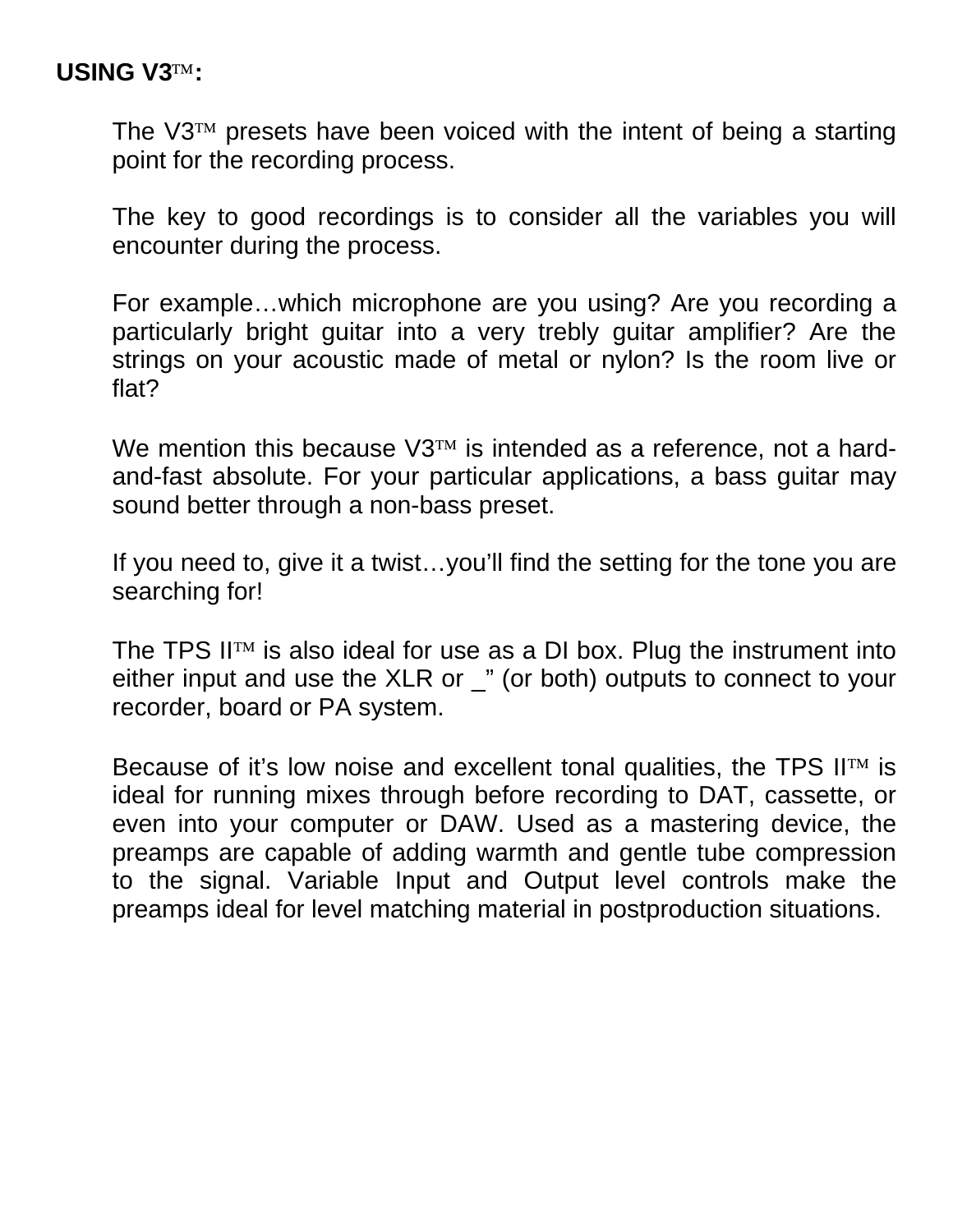## **WARRANTY INFORMATION**

## **Limited Warranty**

Applied Research and Technology will provide warranty and service for this unit in accordance with the following warrants:

Applied Research and Technology, (A R T) warrants to the original purchaser that this product and the components thereof will be free from defects in workmanship and materials for a period of **three** years from the date of purchase. Applied Research and Technology will, without charge, repair or replace, at its option, defective product or component parts upon prepaid delivery to the factory service department or authorized service center, accompanied by proof of purchase date in the form of a valid sales receipt.

## **Exclusions:**

This warranty does not apply in the event of misuse or abuse of the product or as a result of unauthorized alterations or repairs. This warranty is void if the serial number is altered, defaced, or removed.

A R T reserves the right to make changes in design or make additions to or improvements upon this product without any obligation to install the same on products previously manufactured.

A R T shall not be liable for any consequential damages, including without limitation damages resulting from loss of use. Some states do not allow limitations of incidental or consequential damages, so the above limitation or exclusion may not apply to you. This warranty gives you specific rights and you may have other rights, which vary, from state to state.

For units purchased outside the United States, an authorized distributor of Applied Research and Technology will provide service.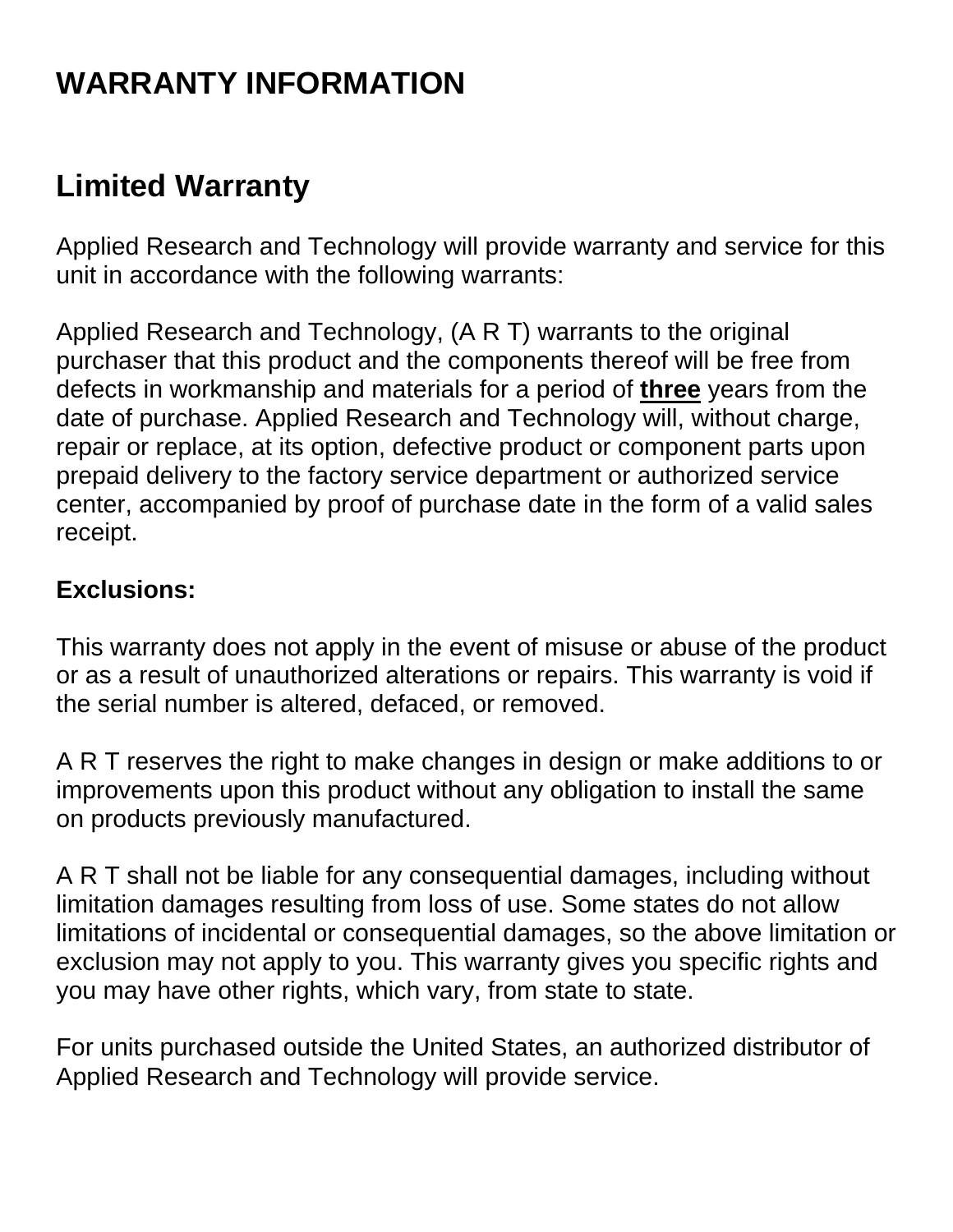## **SERVICE**

The following information is provided in the unlikely event that your unit requires service.

1) Be sure that the unit is the cause of the problem. Check to make sure the unit has the proper power supplied, all cables are connected correctly, and the cables themselves are in working condition.

2) If you find the unit to be at fault, write down a complete description of the problem, including how and when the problem occurs. Please write down a description of your complete setup before calling Customer Service.

3) Contact our Customer Service Department at (585) 436-2720 for your Return Authorization number or questions regarding technical assistance or repairs. Customer Service hours are 9:00 AM to 5:00 PM Eastern Time, Monday through Friday.

4) Pack the unit in its original carton or a reasonable substitute. The packing box is not recommended as a shipping carton. Put the packaged unit in another box for shipping. Print the RA number clearly on the outside of the shipping box. Print your return shipping address on the outside of the box.

5) Include with your unit: a return shipping address (we cannot ship to a P.O. Box), a copy of your purchase receipt, a daytime phone number, and a description of the problem.

6) Ship your unit (keep your manual!) to:

#### **APPLIED RESEARCH AND TECHNOLOGY**

215 TREMONT STREET ROCHESTER, NEW YORK 14608 RA# \_\_\_\_\_\_\_\_\_\_\_\_\_\_\_\_\_\_\_\_

Fill in the following information for your reference:

Date of purchase

Purchased from

SERIAL NUMBER